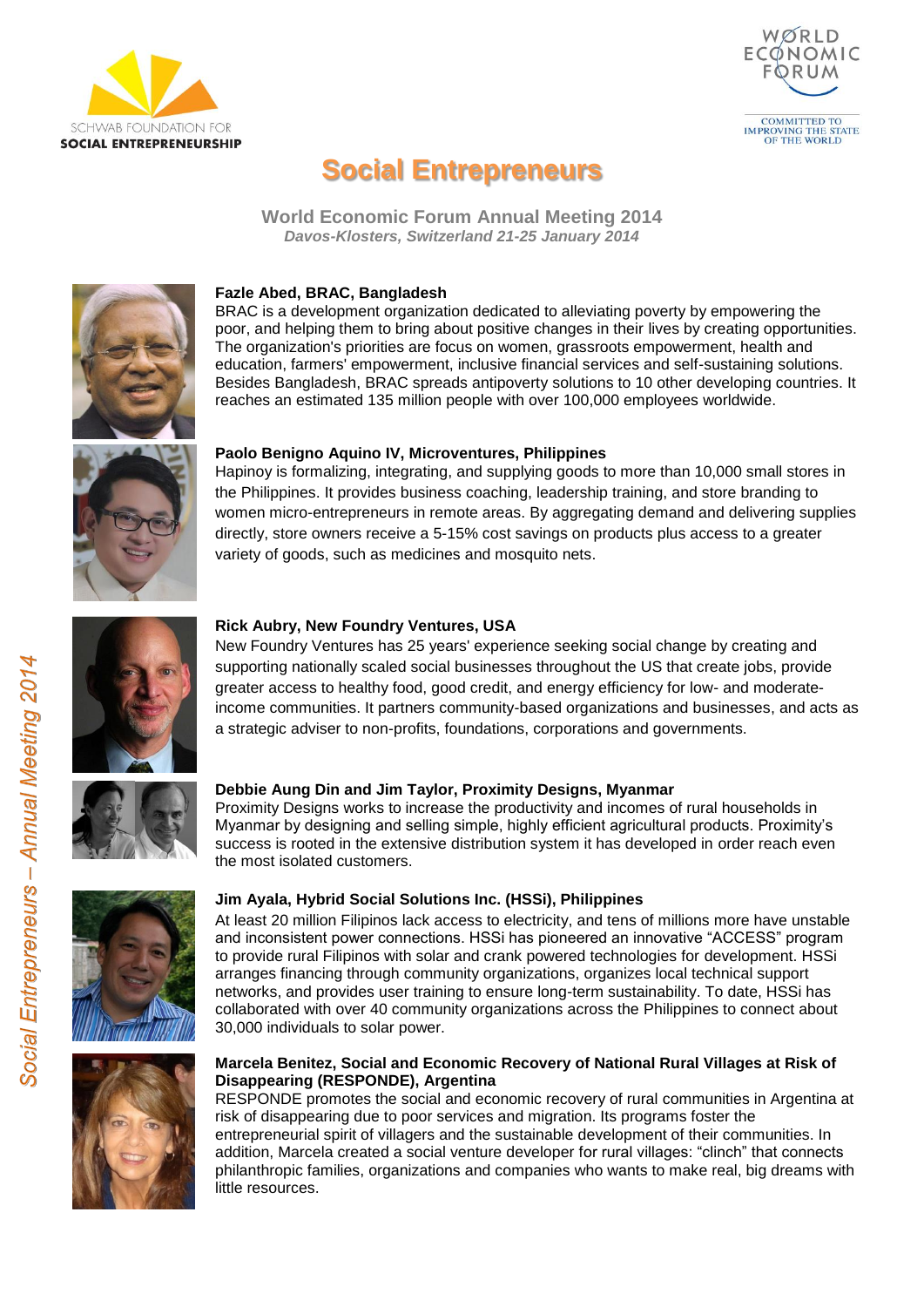





# **Jane Marie Chen, Embrace, USA**

Embrace Innovations has developed an innovative, low-cost infant warmer to help the 20 million premature and low birth weight infants born annually. The warmer works without a constant supply of electricity, making it suitable for rural areas. Embrace has impacted over 40,000 babies across 10 countries since its launch, and has been recognized in the World Health Organization's compendium of medical devices for global health. The vision of the organization is to develop a line of disruptive healthcare technologies for developing countries, focused on reducing infant and maternal deaths.



# **Mois Cherem Arana, ENOVA, Mexico**

In Mexico, 69% of the population does not have access to computers or the internet, severely limiting opportunities in education. Enova's solution to this challenge is the Red de Innovación y Aprendizaje (RIA), or the Learning and Innovation Network. RIA represents a chain of 70 educational centers, and 25 Digital Libraries, that provide underserved Mexican communities with quality educational opportunities and access to information technologies. A successful collaboration among social, public, and private sectors, RIA has served more than 450,000 people in low-income communities since 2007 and graduated 130,000 students, with 3000 new members signing up weekly.



### **Veronica Colondam, YCAB Foundation, Indonesia**

YCAB Foundation was founded to empower underprivileged youth to be independent through education and economic empowerment. Over the years, YCAB Foundation has impacted more than two million people, and evolved to be a sustainable social enterprise. YCAB pioneered social investment in 2009 through its education-linked micro-loan, where education attainment is the precondition of loan.

# **Anne Githuku-Shongwe, Afroes Transformational Games, South Africa**

African youth present an interesting paradox to the continent's future: the mobile revolution has created massive potential to inform, connect, and educate youth; on the other hand, these 400 million youth are disempowered, jobless, and considered a threat to the stability of countries or a burden to states. Afroes is utilizing interactive mobile learning strategies to teach youth about entrepreneurship and leadership, and to empower them as citizens to address their countries' challenges.



### **Anshu Gupta, Goonj, India**

Goonj channels excess resources in urban households to impoverished rural and disasterprone areas. Materials include clothes, furniture, and electronic equipment. Goonj collects and delivers 1000 tons of material every year through an extensive network of 500 volunteers and 250 partners across 21 states of India. Goonj also supports village and slum communities in infrastructure/local development projects.



### **Sameer Hajee, Nuru Energy Group, Mauritius**

Nuru Energy co-created with households earning less than \$2 per day, a unique off-grid mobile-money enabled, recharging platform that uses either human energy or solar power to fast recharge Nuru Energy's portable LED Lights (5 lights recharged in 20 minutes) as well as mobile phones and other USB-charged devices. Nuru Energy deploys its innovative technology via a network of micro-franchises operated by village level entrepreneurs (VLEs), who sell Nuru Lights and then provide recharging services for a small fee.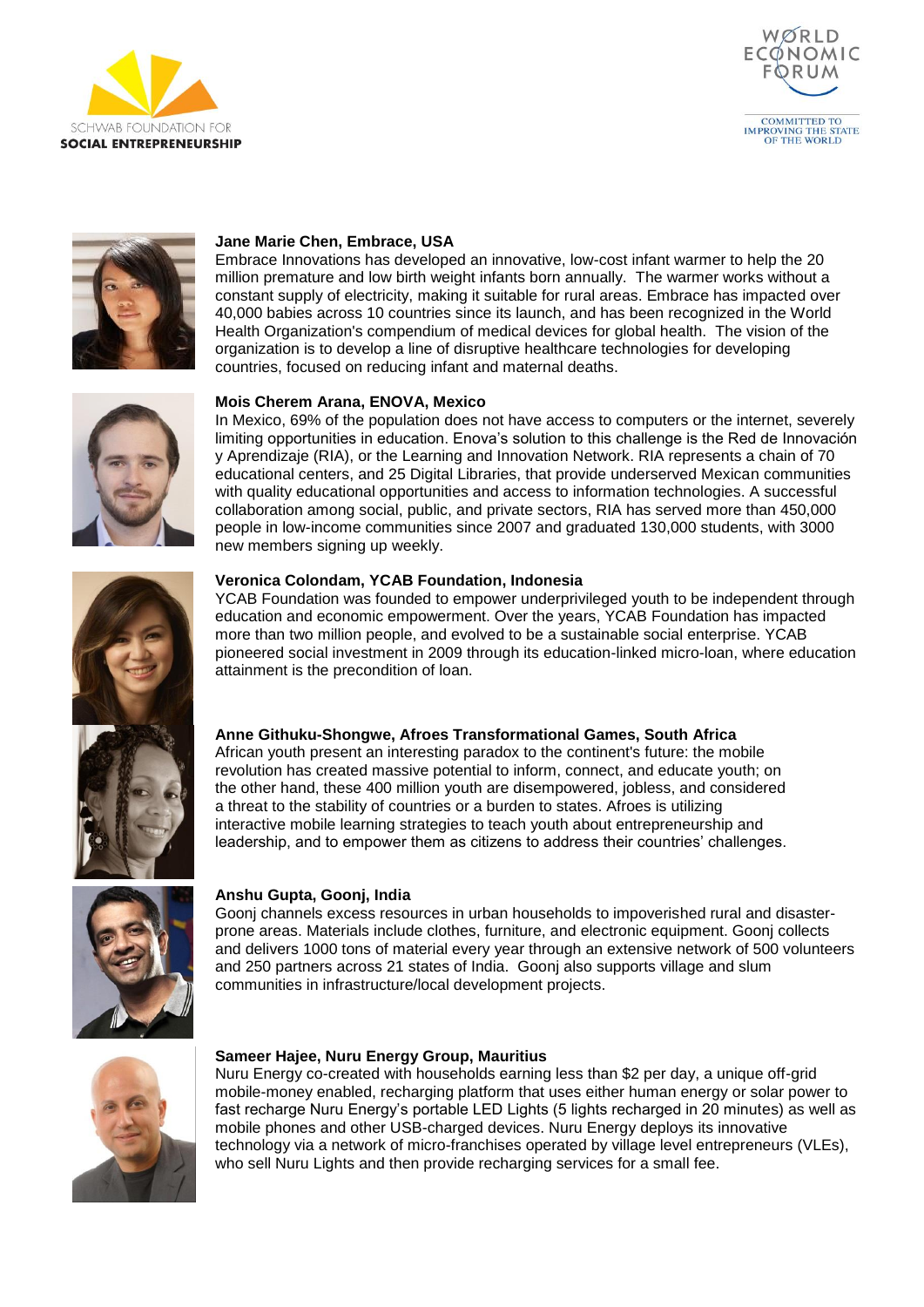





# **Njideka Harry, Youth for Technology Foundation (YTF), Nigeria**

Since 2001, YTF has worked in regions of Africa plagued by poverty and pervasive unemployment, especially among youth and women. YTF Academy provides beneficiaries with life skills and resources to join the economic mainstream. Since inception, 40% of YTF Academy graduates have been employed by local companies in YTF's partner network, and are being paid three times the average salary.



# **Renat Heuberger, South Pole Carbon, Switzerland**

South Pole Carbon creates solutions in the fields of climate change and renewable energies. By providing access to climate finance, South Pole Carbon has enabled over 250 projects worldwide ranging from renewable energy to waste treatment and forestry, thereby reducing millions of tons of CO2 and creating thousands of jobs worldwide. South Pole Carbon enables corporates to create shared value by investing into climate-friendly projects within a corporate's own supply chain. With "Gold Power", South Pole Carbon has launched the first global renewable energy label.

# **Bedriye Hulya, B-fit, Turkey**

B-fit is working to empower women in Turkey through exercise and entrepreneurship. In Turkey few gyms or exercise facilities are available exclusively for women and those that do exist are aimed at high income customers. B-fit provides affordable gym memberships to women and uses the gym as a platform for workshops and activities to empower its members. B-fit gyms are staffed entirely by women and are run by female franchisees. Today 260 women are being supported to start and run their own b-fit club and more than 200,000 women have B-fit gym memberships.

# **Jane Hunt, Fitted for Work, Australia**

Fitted for Work helps disadvantaged women get and keep work by providing a dressing service that supplies work-appropriate clothes, interview coaching, transition to work and mentoring programs. Once the woman is in work she is assisted to maintain work through career development programs. Since 2005 Fitted for Work has helped more than 13,500 women prepare for and get work. 75% of the women transition to work within 3 months of accessing Fitted for Work's programs.

# **Jonathan Hursh, INCLUDED, People's Republic of China**

INCLUDED works to ensure migrants are integrated into cities. It promotes collaboration across sectors, brokers access to better services, and provides opportunities for advancement. It is building out a network of 10 cities and 100 community centers strategically linked across the world so that it can help cities figure out how to deal with their mass influx of migrants, as well as help migrants deal with the challenges of becoming urbanites. INCLUDED has created the first ever center for migrant slums and design platform, both of which are focused solely on this soon to be one-third of the world's population. As eager contributors to society, migrants create some of the most powerful and diverse cities in the world.



# **Jordan Kassalow, VisionSpring, USA**

VisionSpring is a cost-effective global social enterprise that exists to close the eyeglassmarket gap in the developing world by delivering high-quality, affordable, glasses to the Base of the Pyramid (BoP) market. VisionSpring has sold more than 1.5M pairs of glasses by activating the BoP market by training and deploying alternative workforces, and by advancing the three core tenets of their business model: 1) customer driven approach, (2) creation of economically viable businesses, and 3) scaling impact through partnerships. rural areas that are reached through an innovative mobile optical store model.







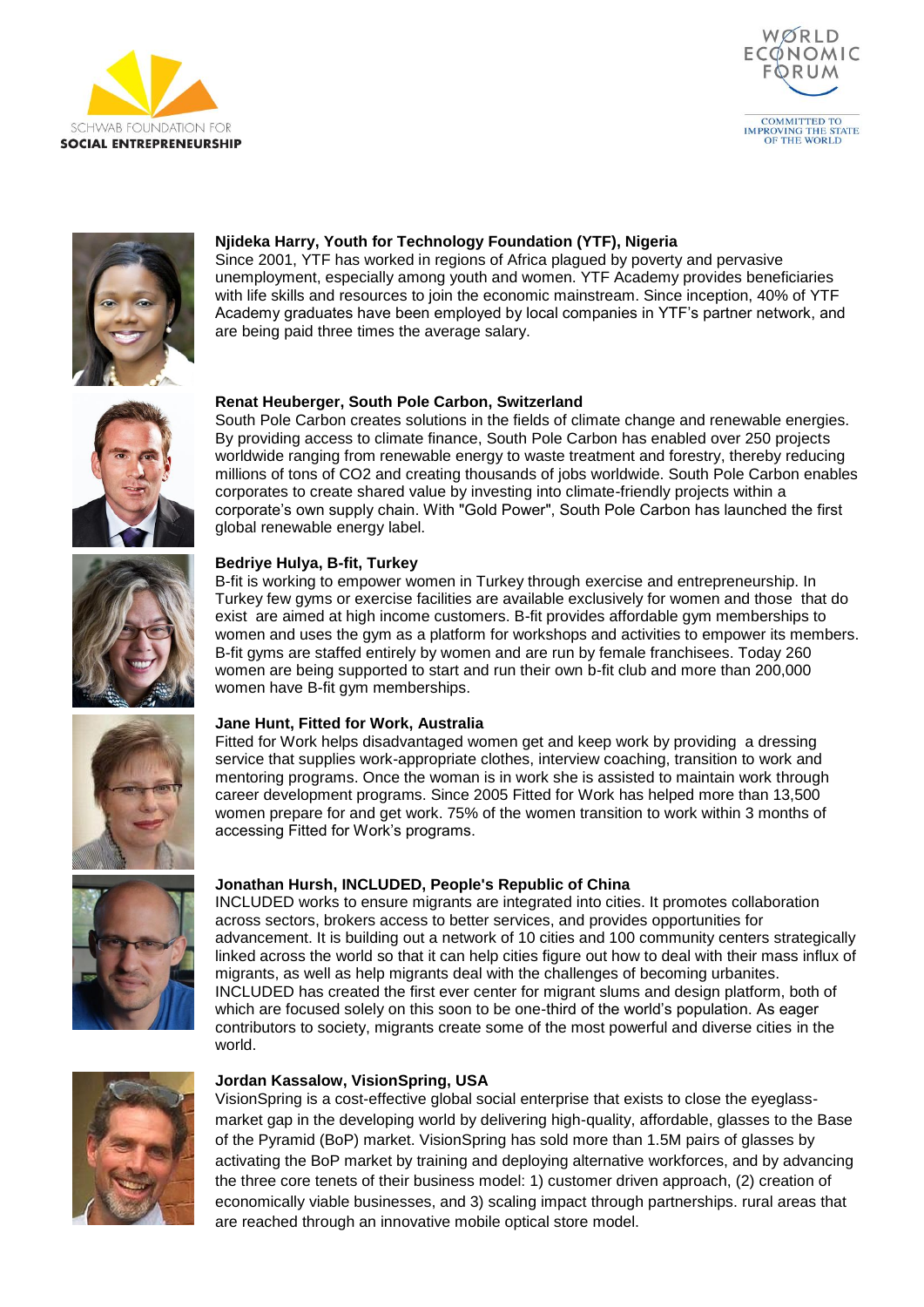





# **Runa Khan, Friendship Bangladesh, Bangladesh**

Friendship delivers effective development solutions using a holistic needs-based approach to the most marginalised communities in remote isolated areas of Bangladesh. Founded in 1998, it started its journey with the provision of basic healthcare services through the innovative concept of a floating hospital. The programmes are extended today to cover Disaster Management and Infrastructure Development, Education and Good Governance, Sustainable Economic Development and Cultural Preservation. These programmes are interrelated to facilitate an overall improvement in the lives of Friendship beneficiaries, allowing them to rise from poverty with dignity.

# **Mads Kjaer, MYC4 A/S, Denmark**

MYC4 believes "business must be for a profit, but profit must be for a purpose," and has applied this mind set to help improve access to capital for African entrepreneurs. MYC4 is, via Internet, providing businesses in Africa with direct access to capital on fair and transparent terms as well as providing investors with access to risk/return-adjusted. MYC4 presents an opportunity to make a difference as well as the potential to make a profit. An average loan on MYC4 is €1,700 crowd funded by 50 online Investors.



# **Janet Longmore, Digital Opportunity Trust (DOT), Canada**

DOT operates at the intersection of the potential of youth and the enabling power of technology. DOT places youth (university and college graduates) at the center of economic and social change in their communities as they help their peers find jobs, start businesses and become engaged citizens. Localized DOT programs and a network of private and public sector partners support youth as they lead change. 4,000 DOT youth leaders have reached 800,000 peers and community members.



# **Jamie McAuliffe, Education For Employment (EFE), USA**

EFE's mission is to create job opportunities for unemployed Arab youth by providing demanddriven skills training linked to job placements in the private sector. With a network of 6 locallyrun affiliates in MENA, EFE partners directly with employers to identify skills needs and secure hiring commitments for graduates. EFE has placed over 4000 young women and men in jobs at more than 1200 companies since 2006.



### **Rebecca D. Onie, Health Leads, USA**

Founded in 1996, Health Leads envisions a healthcare system in which patients' unmet resource needs are addressed as a standard part of quality care. Health Leads' programme integrates into the workflow of a hospital or health center and enables providers to prescribe food, housing, job training or other resources for their patients. Patients take these prescriptions to the Health Leads desk in the clinic waiting room, where college student Advocates fill them by connecting patients with the resources that they need to be healthy. Last year, the organization trained and mobilized nearly 900 college volunteers serving 11,000+ low income patients and their families in six US cities.



# **Suzana and Claudio Padua, Instituto de Pesquisas Ecológicas (IPE), Brazil**

Instituto de Pesquisas Ecológicas (IPE) promotes conservation and sustainable development in impoverished communities throughout Brazil. To achieve its mission, IPE carries out a number of activities, including research of rare or endangered species, environmental educational programmes, sustainable alternatives for income generation of local communities, policy advocacy for biodiversity conservation and sustainability, carbon offsets and reforestation of degraded areas, and partnerships with the private sector to improve their overall social and environmental responsibilities.